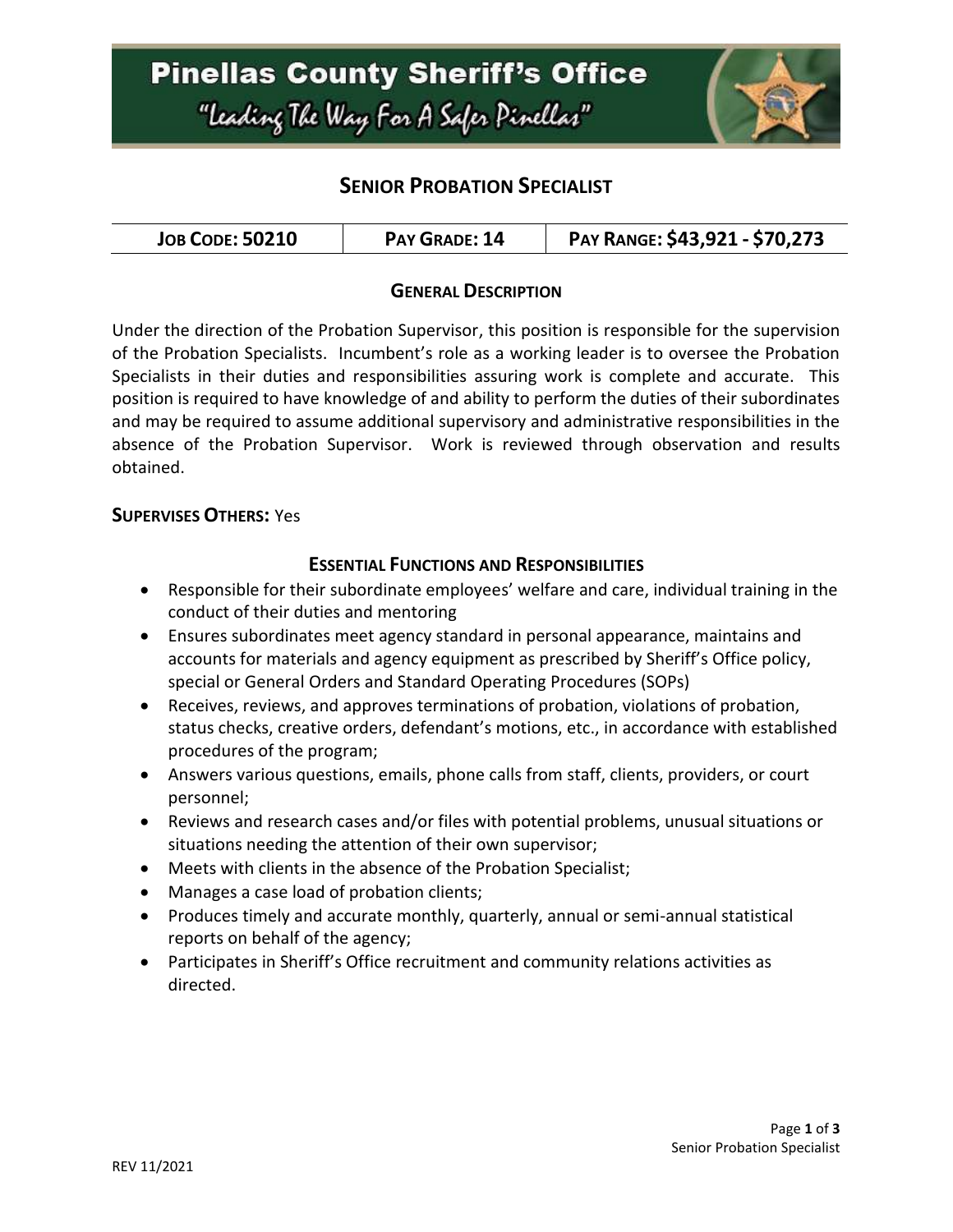# **Pinellas County Sheriff's Office** "Leading The Way For A Safer Pinellar"



Regular and reliable attendance is required as an essential function of the position.

This position may be considered essential and, in the event of an emergency or natural disaster, may be required to work.

This list is not intended to be all-inclusive and you may not be responsible for every item listed. The employer reserves the right to assign additional functions and responsibilities as necessary.

### **QUALIFICATIONS**

- Graduation from an accredited college or university with an Associate's Degree in Business Administration, Public Administration or related field AND two (2) years' related experience, OR
- An equivalent combination of education and experience
- Must possess a valid Florida driver's license
- Consideration for this position requires a credit check

### **KNOWLEDGE, SKILLS, AND ABILITIES**

- Ability to perform all the duties and responsibilities of a Probation Specialist
- Ability to plan, organize and supervise the work of subordinates in a manner conducive to full performance and high morale
- Ability to multi-task, work on multiple cases, projects at the same time without becoming frustrated or disorganized
- Ability to effectively interact and communicate with a wide range of people
- Ability to maintain a high level of confidentiality
- Knowledge of statutes, ordinances, regulations and judicial rulings governing probation
- Knowledge and skills in the use of related software for use in word processing and data entry
- Knowledge of court procedures and legal terms in order to assist judges and instruct defendants
- Ability to testify in court and provide observations and recommendations regarding defendant's probation conditions, failure and compliance with court ordered conditions
- Ability to maintain a high level of confidentiality
- Time management and organizational skills
- Ability to perform all functions of the job classification without posing a direct threat to the health or safety of other individuals in the workplace